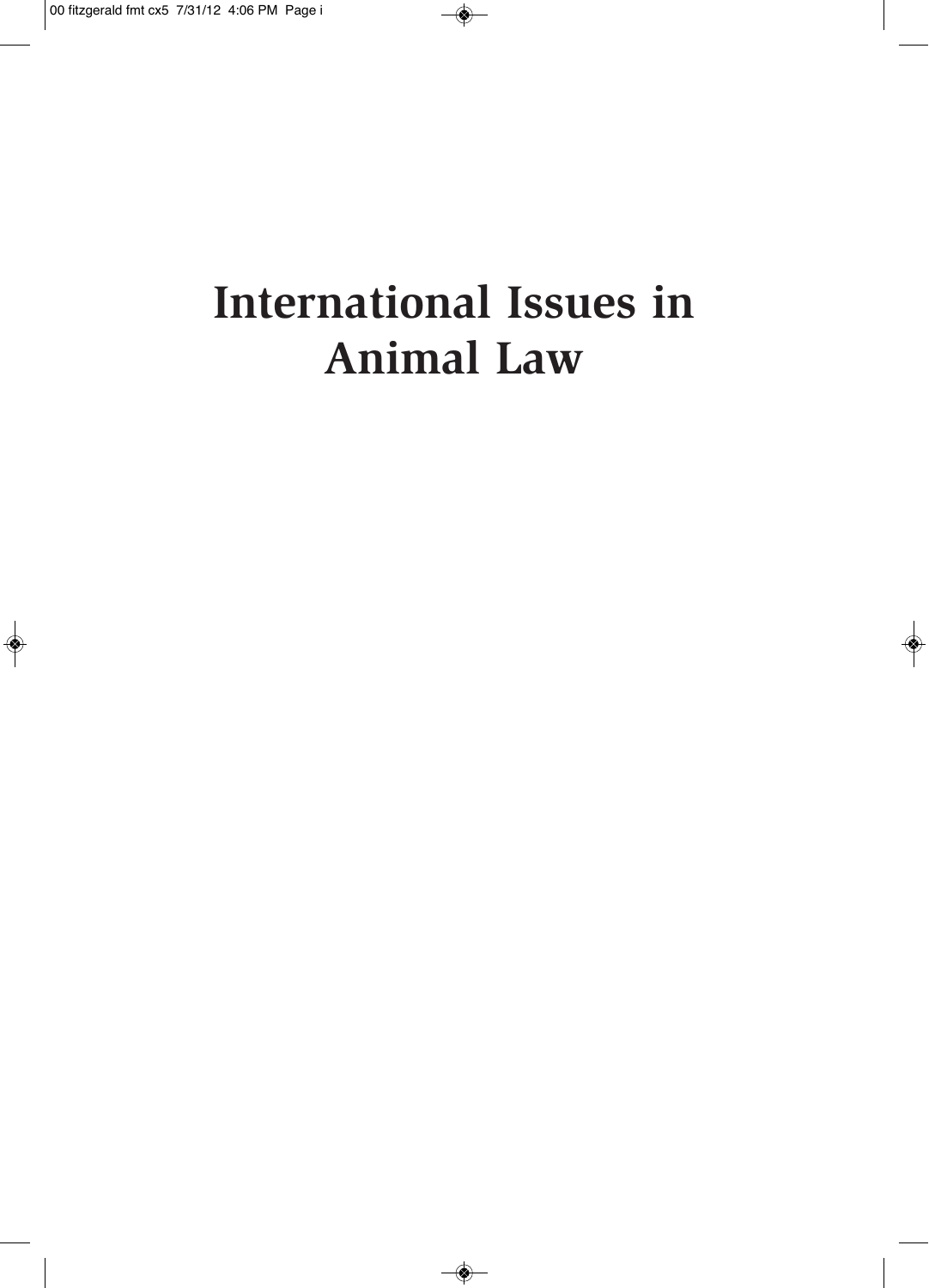*Carolina Academic Press Law Advisory Board*

#### ❦

Gary J. Simson, Chairman *Dean, Mercer University School of Law*

Raj Bhala *University of Kansas School of Law*

Davison M. Douglas *Dean, William and Mary Law School*

> Paul Finkelman *Albany Law School*

Robert M. Jarvis *Shepard Broad Law Center Nova Southeastern University*

Vincent R. Johnson *St. Mary's University School of Law*

Peter Nicolas *University of Washington School of Law*

Michael A. Olivas *University of Houston Law Center*

Kenneth L. Port *William Mitchell College of Law*

H. Jefferson Powell *Duke University School of Law*

Michael P. Scharf *Case Western Reserve University School of Law*

> Peter M. Shane *Michael E. Moritz College of Law The Ohio State University*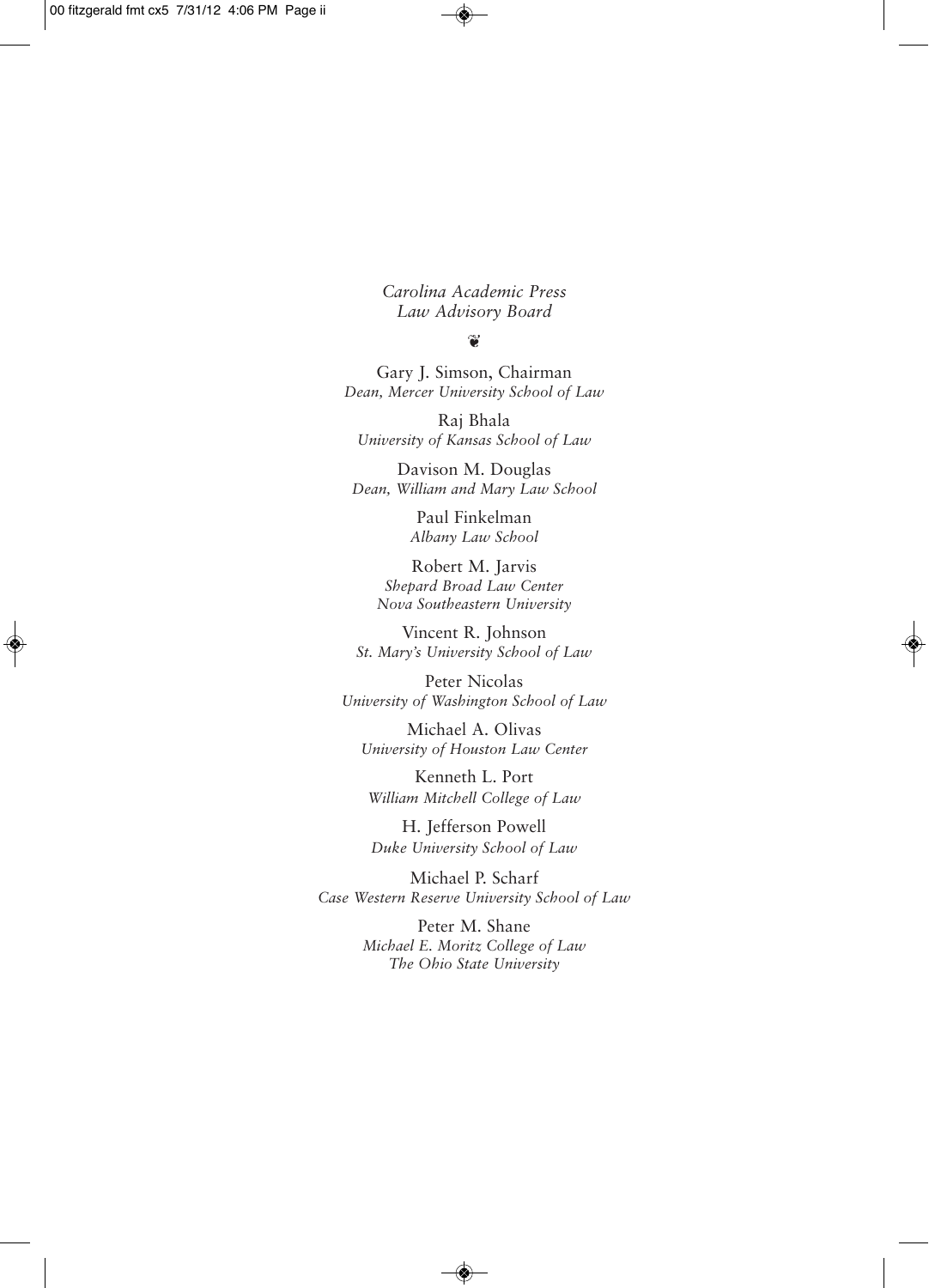## **International Issues in Animal Law**

#### **The Impact of International Environmental and Economic Law upon Animal Interests and Advocacy**

**Peter L. Fitzgerald**

PROFESSOR OF LAW STETSON UNIVERSITY COLLEGE OF LAW

Carolina Academic Press

Durham, North Carolina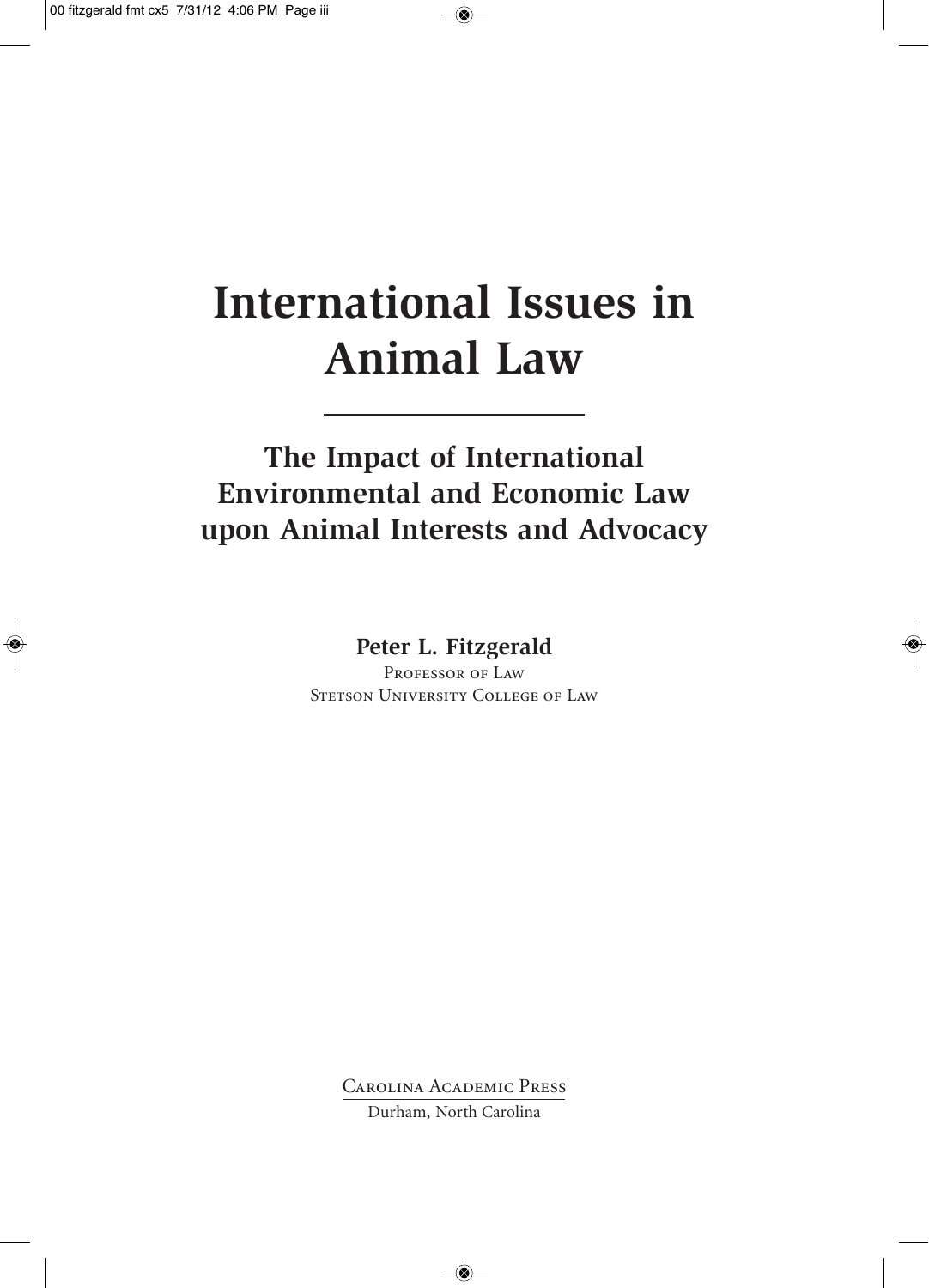Copyright © 2012 Peter L. Fitzgerald All Rights Reserved

ISBN: 978-1-59460-770-7 LCCN: 2012938086

Carolina Academic Press 700 Kent Street Durham, North Carolina 27701 Telephone (919) 489-7486 Fax (919) 493-5668 www.cap-press.com

Printed in the United States of America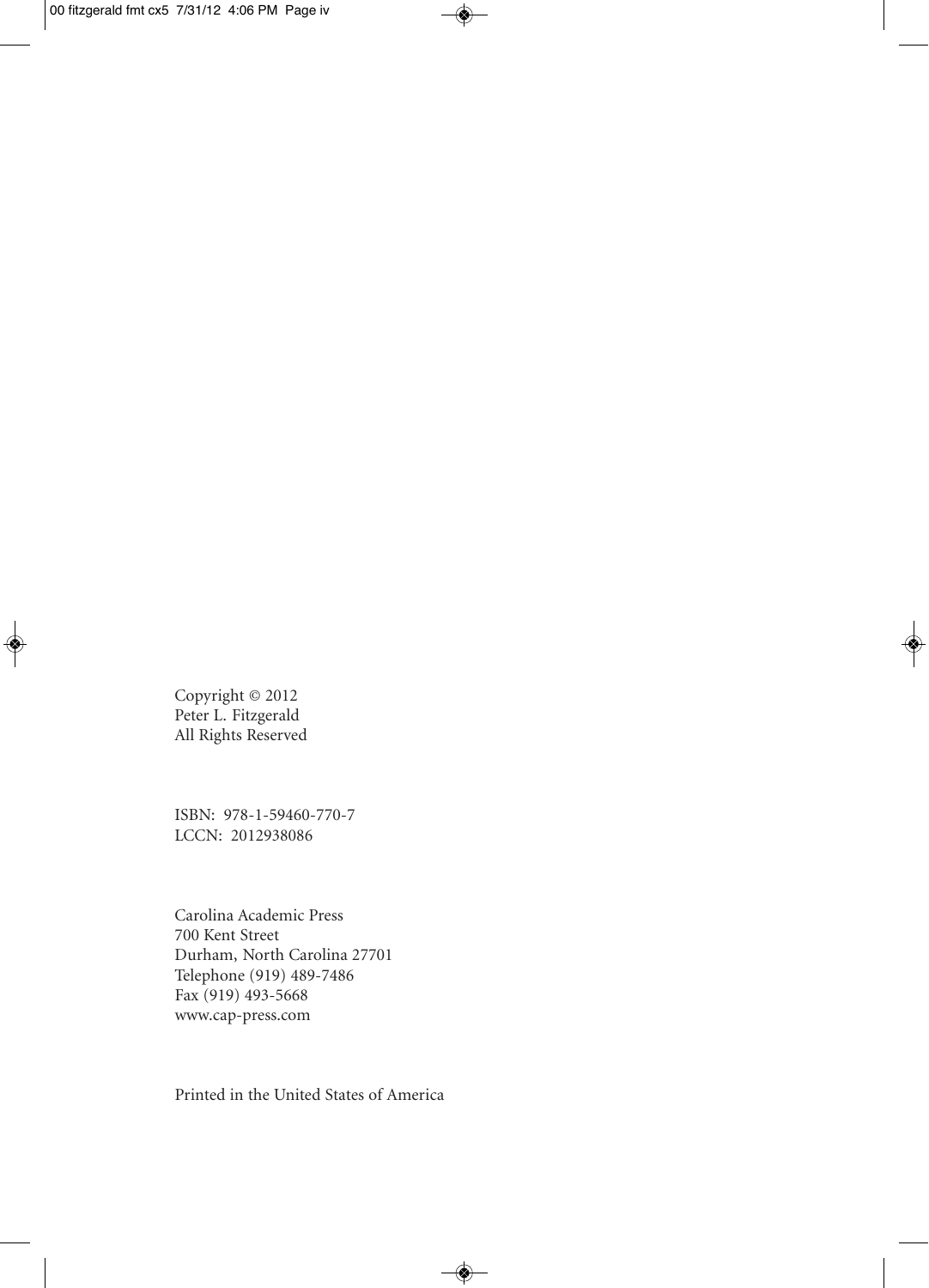*For Susan along with "Paddles", "Hamish", "Ceilidh", "Duncan" and "Dora"— World Travelers All!*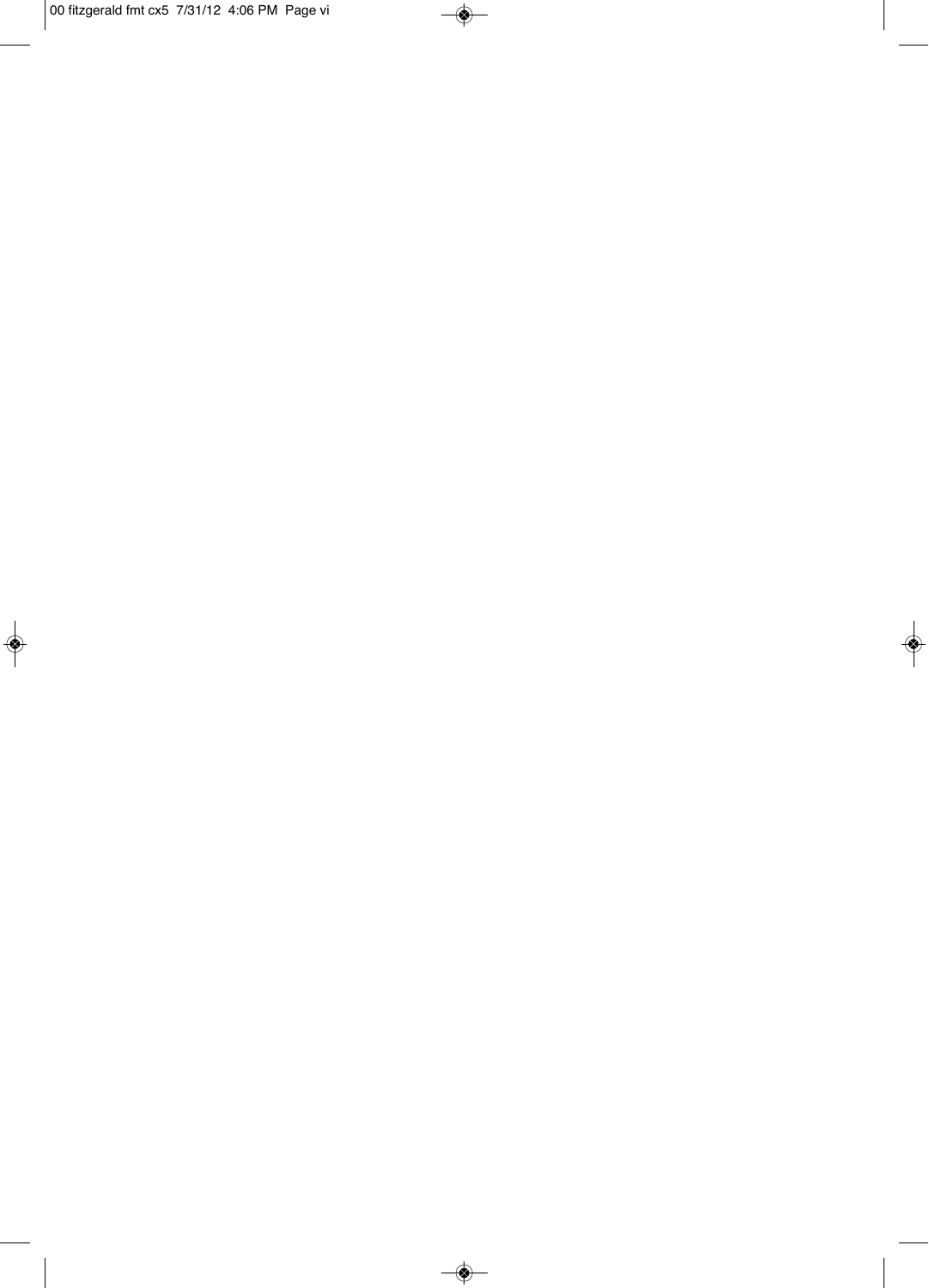### **Summary of Contents**

| Preface and Acknowledgments                                                                                                                                                  | <b>X111</b> |
|------------------------------------------------------------------------------------------------------------------------------------------------------------------------------|-------------|
| Chapter $1 \cdot$ Introduction to Animal Law as an International Topic                                                                                                       | 3           |
| Chapter 2 • Animals and International Environmental Obligations:<br>Managing Invasive Species under the Convention on<br><b>Biological Diversity</b>                         | 33          |
| Chapter 3 • Cross Border Trade in Animals and the Internet:<br>The Convention on International Trade in Endangered Species                                                   | 71          |
| Chapter 4 • Exploitation, Conservation, or Preservation?:<br>The International Convention for the Regulation of Whaling<br>and Conflicts over Science, Culture, and Morality | 105         |
| Chapter 5 · Global and Regional Approaches to Advancing Animal Interests:<br>UDAW, the OIE, and the EU                                                                       | 137         |
| Chapter 6 • Stopping Cruelty at the Border:<br>Trade Barriers, the WTO, and the GATT Article XX<br>General Exceptions                                                        | 171         |
| Chapter 7 · Genetically Modified Animals, Health, Pests, and Food:<br>The WTO Sanitary and Phytosanitary Measures Agreement                                                  | 207         |
| Chapter 8 • Humane or "Animal Safe" Product Labeling Programs:<br>The WTO Technical Barriers to Trade Agreement                                                              | 247         |
| Table of Cases                                                                                                                                                               | 287         |
| Index                                                                                                                                                                        | 289         |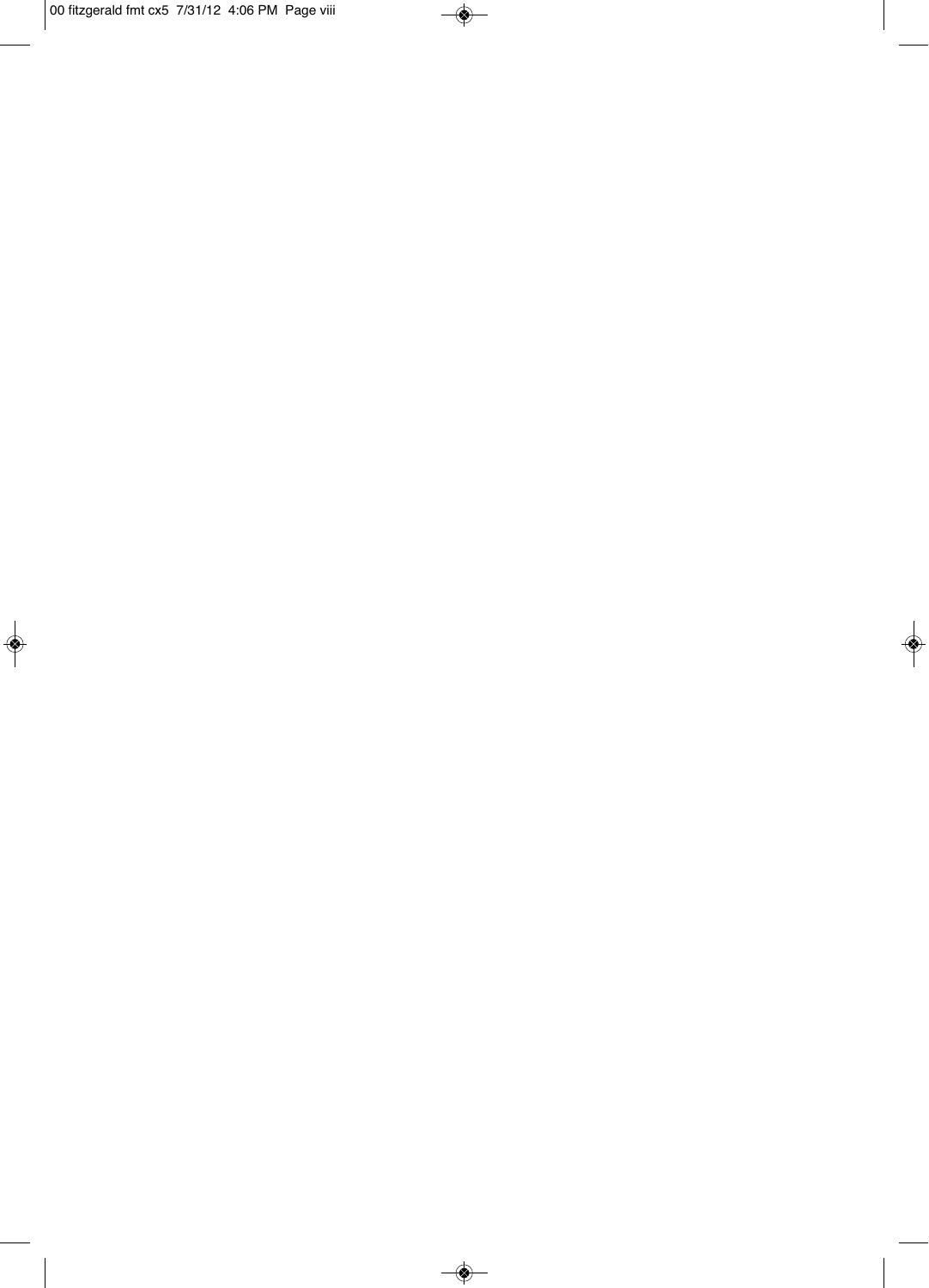### **Contents**

| Preface and Acknowledgments                                                                                                      |                |
|----------------------------------------------------------------------------------------------------------------------------------|----------------|
| Chapter 1 • Introduction to Animal Law as an International Topic                                                                 | 3              |
| Introduction and Overview                                                                                                        | $\mathfrak{Z}$ |
| Basic Introduction to International Law                                                                                          | 9              |
| Readings and Materials                                                                                                           | 13             |
| Sands; Turtles and Torturers: The Transformation of International Law<br>Park & Singer; The Globalization of Animal Welfare      | 13             |
| More Food Does Not Require More Suffering                                                                                        | 30<br>31       |
| Resources<br>Questions for Discussion                                                                                            | 32             |
|                                                                                                                                  |                |
| Chapter 2 · Animals and International Environmental Obligations:<br>Managing Invasive Species under the Convention on            |                |
| <b>Biological Diversity</b>                                                                                                      | 33             |
| Introduction and Overview                                                                                                        | 33             |
| Readings and Materials                                                                                                           | 34             |
| Miller & Gunderson; Biological and Cultural Camouflage:                                                                          |                |
| The Challenges of Seeing the Harmful Invasive Species Problem                                                                    |                |
| and Doing Something About It                                                                                                     | 34             |
| IUCN; A Guide to Designing Legal and Institutional Frameworks                                                                    |                |
| on Alien Invasive Species                                                                                                        | 40             |
| Convention on Biological Diversity; Decision X/2                                                                                 |                |
| Strategic Plan for Biodiversity 2011-2020                                                                                        | 48             |
| Convention on Biological Diversity; Decision X/38                                                                                |                |
| <b>Invasive Alien Species</b>                                                                                                    | 50             |
| AHTEG; Addressing the Risks Associated with the Introduction of<br>Alien Species as Pets, Aquarium and Terrarium Species, and as |                |
| Live Bait and Live Food                                                                                                          | 51             |
| Perry & Perry; Improving Interactions Between Animal Rights                                                                      |                |
| Groups and Conservation Biologists                                                                                               | 62             |
| Raffles; Mother Nature's Melting Pot                                                                                             | 66             |
| Resources                                                                                                                        | 68             |
| Questions for Discussion                                                                                                         | 68             |
|                                                                                                                                  |                |
| Chapter 3 • Cross Border Trade in Animals and the Internet:                                                                      |                |
| The Convention on International Trade in Endangered Species<br>Introduction and Overview                                         | 71             |
|                                                                                                                                  | 71<br>72       |
| Readings and Materials                                                                                                           |                |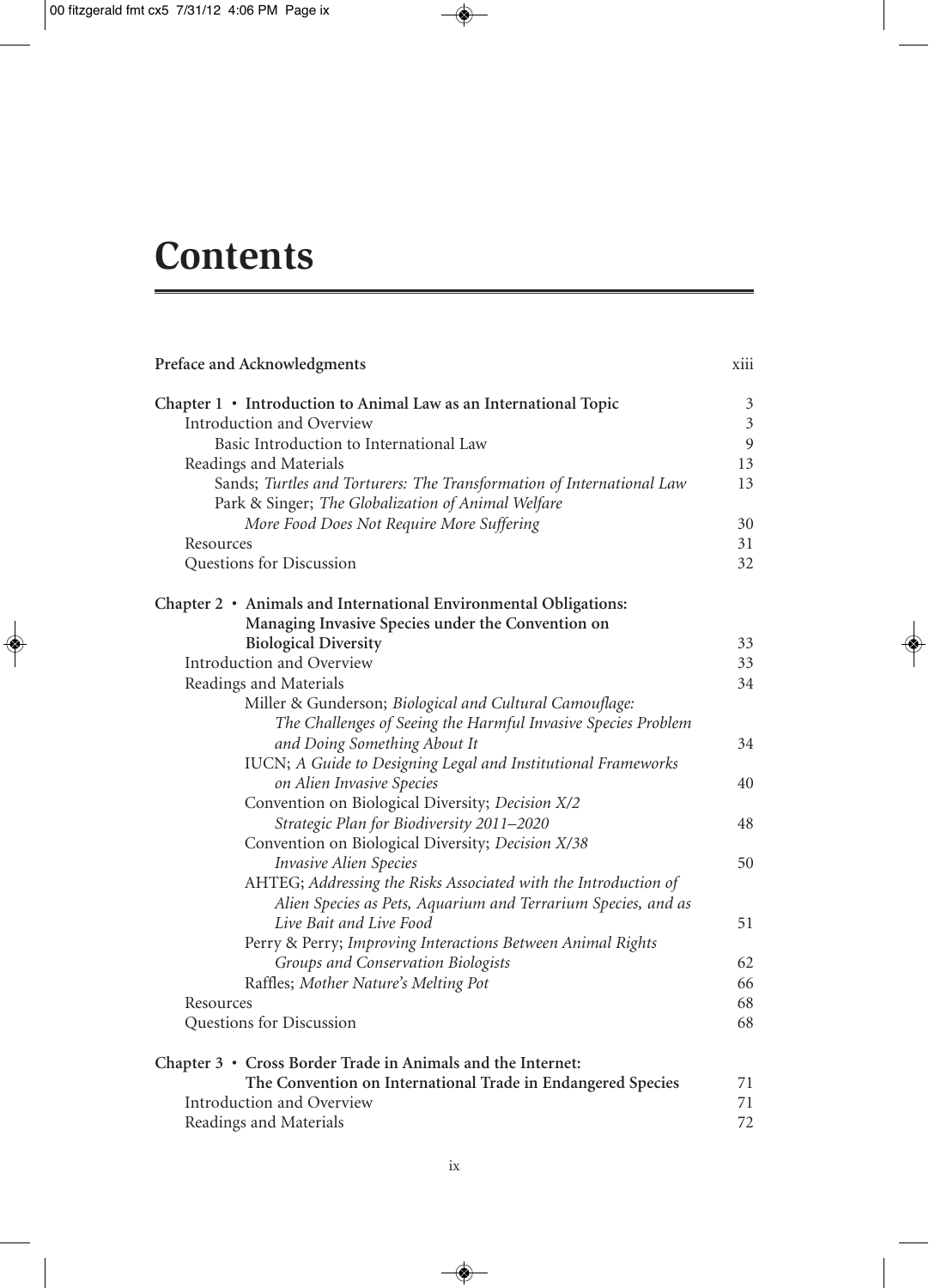#### x CONTENTS

| Sawyer & Sawyer; Lessons from the Mist: What Can International            |            |
|---------------------------------------------------------------------------|------------|
| Environmental Law Learn from Gorilla Conservation Efforts?                | 72         |
| Zimmerman; The Black Market for Wildlife:                                 |            |
| Combating Transnational Organized Crime in the                            |            |
| Illegal Wildlife Trade                                                    | 79         |
| Beardsley; Poachers with PCs: The United States' Potential                |            |
| Obligations and Ability to Enforce Endangered Wildlife                    |            |
| Trading Prohibitions against Foreign Traders Who                          |            |
| Advertise on eBay                                                         | 86         |
| Izzo; PC Pets for a Price: Combating Online and Traditional               |            |
| Wildlife Crime through International Harmonization                        |            |
| and Authoritative Policies                                                | 91         |
| CITES WORLD; Issue Number 19, February 2010                               | 95         |
| CITES; Decisions of the Conference of the Parties to CITES                |            |
| in Effect after Its 15th Meeting                                          | 98         |
| Boorstin; Promoting Free Trade for the Internet Economy                   | 99         |
| Google; Enabling Trade in the Era of Information Technologies:            |            |
| Breaking Down Barriers to the Free Flow of Information                    | 100        |
| Resources                                                                 | 102        |
| Questions for Discussion                                                  | 102        |
|                                                                           |            |
| Chapter 4 · Exploitation, Conservation, or Preservation?:                 |            |
| The International Convention for the Regulation of Whaling                |            |
| and Conflicts over Science, Culture, and Morality                         | 105<br>105 |
| Introduction and Overview                                                 |            |
| Readings and Materials                                                    | 107        |
| Carlarne; Saving the Whales in the New Millennium:                        |            |
| International Institutions, Recent Developments and the                   |            |
| Future of International Whaling Policies                                  | 107        |
| Firestone & Lilley; An Endangered Species: Aboriginal Whaling             |            |
| and the Right to Self-Determination and Cultural Heritage                 |            |
| in a National and International Context                                   | 120        |
| Nishi; Dolphins, Whales, and the Future of the                            |            |
| <b>International Whaling Commission</b>                                   | 129        |
| Resources                                                                 | 134        |
| Questions for Discussion                                                  | 134        |
| Chapter 5 • Global and Regional Approaches to Advancing Animal Interests: |            |
| UDAW, the OIE, and the EU                                                 | 137        |
| Introduction and Overview                                                 | 137        |
| Readings and Materials                                                    | 139        |
| WSPA; Universal Declaration on Animal Welfare                             | 139        |
| Draeger; More Than Property: An Argument for Adoption of the              |            |
| Universal Declaration on Animal Welfare                                   | 141        |
| Vapnek & Chapman; LEGISLATIVE AND REGULATORY OPTIONS                      |            |
| FOR ANIMAL WELFARE                                                        | 145        |
| World Organisation for Animal Health, Fifth Strategic                     |            |
| Plan: 2011-2015                                                           | 150        |
|                                                                           |            |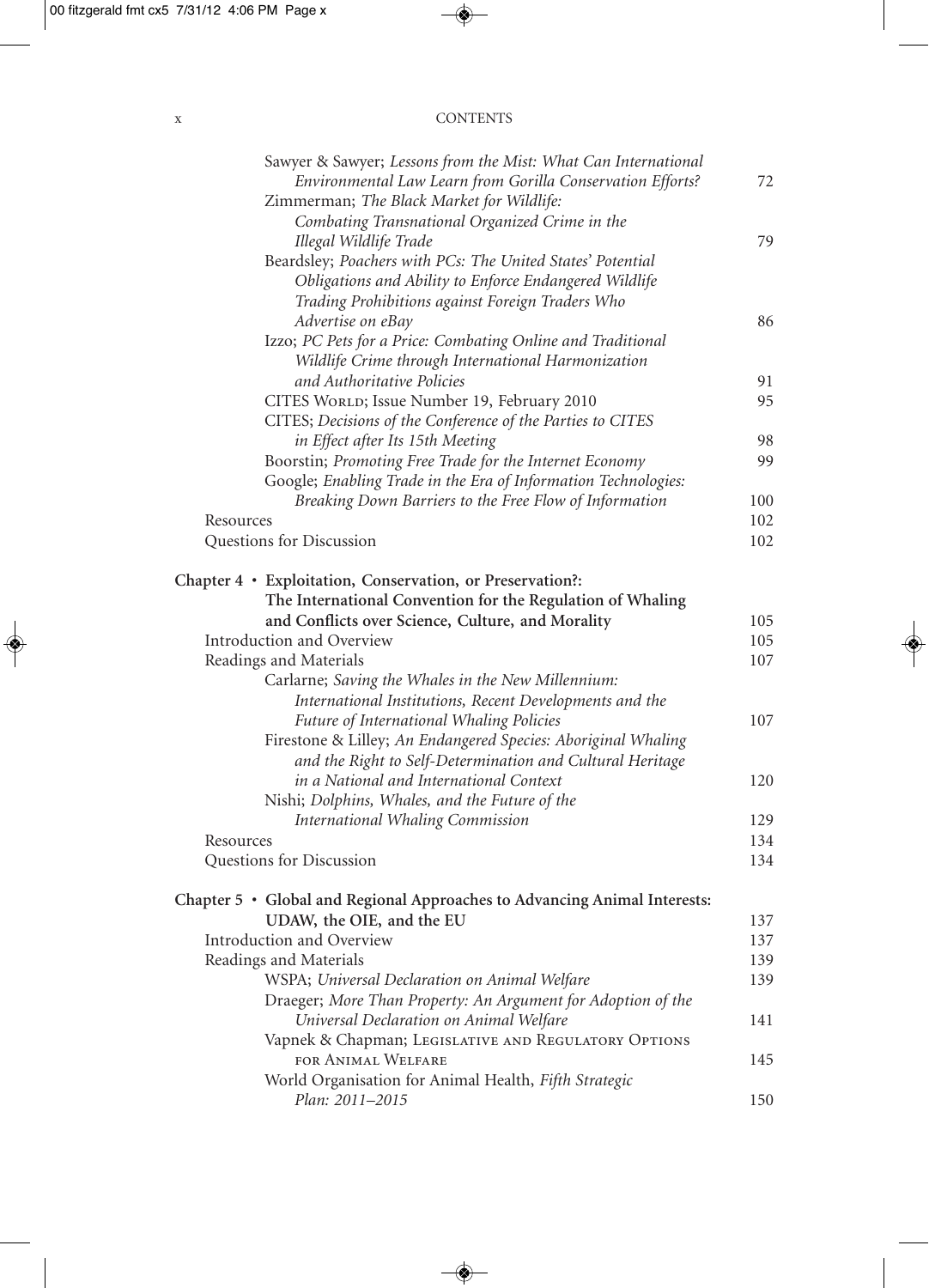| <b>CONTENTS</b> |  |
|-----------------|--|
|                 |  |

|           | Vapnek & Chapman; LEGISLATIVE AND REGULATORY OPTIONS                 |     |
|-----------|----------------------------------------------------------------------|-----|
|           | FOR ANIMAL WELFARE                                                   | 153 |
|           | Consolidated Version of the Treaty on the Functioning of the         |     |
|           | European Union                                                       | 157 |
|           | European Commission; European Union Strategy for the                 |     |
|           | Protection and Welfare of Animals 2012-2015                          | 159 |
| Resources |                                                                      | 168 |
|           | Questions for Discussion                                             | 168 |
|           | Chapter 6 · Stopping Cruelty at the Border: Trade Barriers, the WTO, |     |
|           | and the GATT Article XX General Exceptions                           | 171 |
|           | Introduction and Overview                                            | 171 |
|           | Readings and Materials                                               | 173 |
|           | World Trade Organization; UNDERSTANDING THE WTO                      | 173 |
|           | Vapnek & Chapman; LEGISLATIVE AND REGULATORY OPTIONS                 |     |
|           | FOR ANIMAL WELFARE                                                   | 178 |
|           | Fitzgerald; "Morality" May Not Be Enough to Justify the              |     |
|           | EU Seal Products Ban: Animal Welfare Meets                           |     |
|           | International Trade Law                                              | 180 |
|           | Howse & Langille; Permitting Pluralism: The Seal Products            |     |
|           | Dispute and Why the WTO Should Permit Trade Restrictions             |     |
|           | Justified by Non-Instrumental Moral Values                           | 200 |
| Resources |                                                                      | 204 |
|           | Questions for Discussion                                             | 204 |
|           |                                                                      |     |
|           | Chapter 7 · Genetically Modified Animals, Health, Pests, and Food:   |     |
|           | The WTO Sanitary and Phytosanitary Measures Agreement                | 207 |
|           | Introduction and Overview                                            | 207 |
|           | Readings and Materials                                               | 209 |
|           | World Trade Organization; UNDERSTANDING THE WTO                      | 209 |
|           | THE WTO AGREEMENTS SERIES, SANITARY AND                              |     |
|           | PHYTOSANITARY MEASURES                                               | 210 |
|           | U.S. Trade Representative; 2011 Annual Report on Sanitary            |     |
|           | and Phytosanitary Measures                                           | 213 |
|           | Taylor; Impossible Cases: Lessons from the First Decade of           |     |
|           | WTO Dispute Settlement                                               | 217 |
|           | Peel; A GMO by Any Other Name Might Be an SPS Risk !:                |     |
|           | Implications of Expanding the Scope of the WTO Sanitary              |     |
|           | and Phytosanitary Measures Agreement                                 | 232 |
|           | Israeli Ministry of Industry Trade and Labor, Foreign Trade          |     |
|           | Administration; Import Policy                                        | 239 |
|           | Israeli Ministry of Industry Trade and Labor, Foreign Trade          |     |
|           | Administration; Import Prohibitions                                  | 239 |
|           | WTO Trade Policy Review Body; Trade Policy Review: Israel            | 239 |
|           | U.S. Trade Representative; 2009 National Trade Estimate Report       |     |
|           | on Foreign Trade Barriers                                            | 240 |
|           | WTO Trade Policy Review Body; Trade Policy Review: Malaysia          | 241 |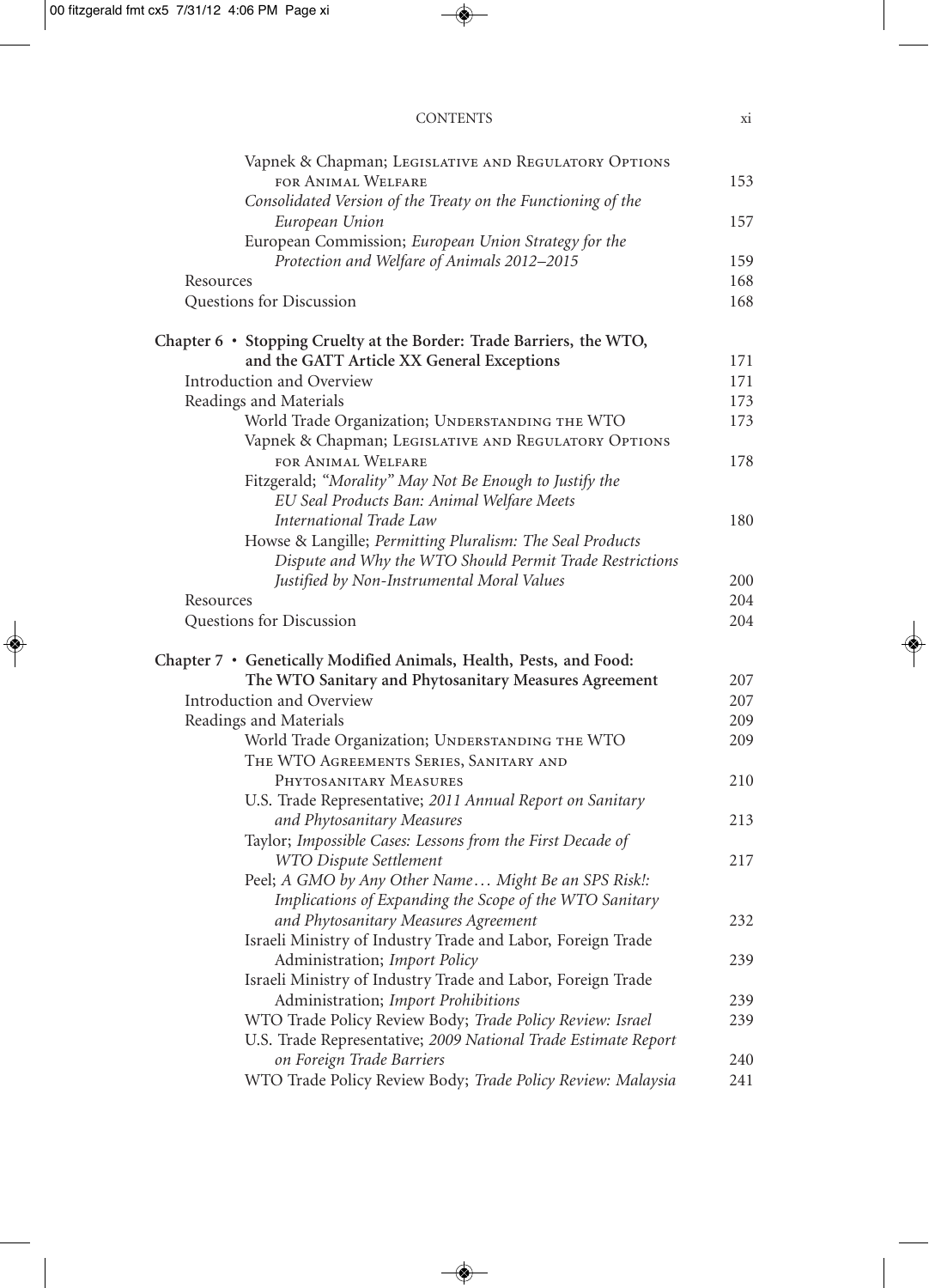#### xii CONTENTS

|                       | U.S. Trade Representative's Office Press Release;<br>Ambassador Marantis Discusses U.S.-Malaysia Economic<br>Relations in Kuala Lumpur | 242 |
|-----------------------|----------------------------------------------------------------------------------------------------------------------------------------|-----|
|                       | FDA News Release; FDA Issues Final Guidance on Regulating                                                                              |     |
|                       | <b>Genetically Engineered Animals</b>                                                                                                  | 242 |
| Resources             |                                                                                                                                        | 243 |
|                       | Questions for Discussion                                                                                                               | 244 |
|                       | Chapter 8 • Humane or "Animal Safe" Product Labeling Programs:                                                                         |     |
|                       | The WTO Technical Barriers to Trade Agreement                                                                                          | 247 |
|                       | Introduction and Overview                                                                                                              | 247 |
|                       | Readings and Materials                                                                                                                 | 249 |
|                       | Ming Du; Domestic Regulatory Autonomy under the TBT Agreement:                                                                         |     |
|                       | From Non-Discrimination to Harmonization                                                                                               | 249 |
|                       | World Trade Organization; Environment: Issues-Labelling                                                                                | 258 |
|                       | Low, Marceau, & Reinaud; The Interface between the Trade                                                                               |     |
|                       | and Climate Change Regimes: Scoping The Issues                                                                                         | 259 |
|                       | WSPA; Eat Humane: U.S. Food Labels                                                                                                     | 266 |
|                       | U.S. Trade Representative; 2011 Annual Report on                                                                                       |     |
|                       | <b>Technical Barriers to Trade</b>                                                                                                     | 269 |
|                       | Pruzin; Appellate Body Overturns Key Panel Findings on                                                                                 |     |
|                       | U.S. Tuna-Dolphin Labeling Requirements                                                                                                | 276 |
|                       | Pruzin; WTO Panel Final Decision Rejects U.S. COOL                                                                                     |     |
|                       | Labeling Rules for Meats                                                                                                               | 279 |
| Resources             |                                                                                                                                        | 283 |
|                       | Questions for Discussion                                                                                                               | 283 |
| <b>Table of Cases</b> |                                                                                                                                        | 287 |
| Index                 |                                                                                                                                        | 289 |